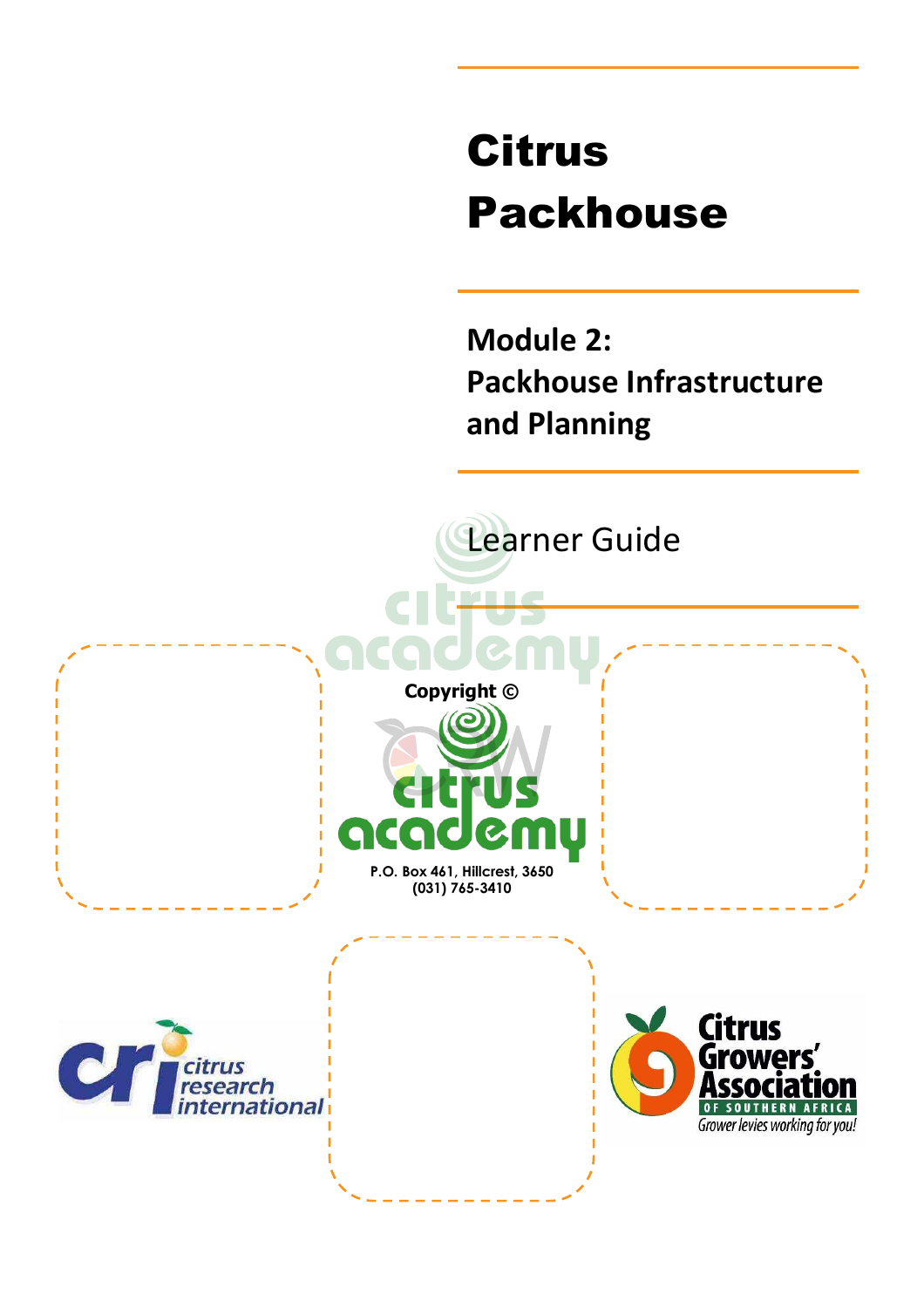**Citrus Packhouses**  Learner Guide

**© Citrus Academy NPC**  1 st edition 2022

The content of this module is based on audio-visual material produced by the Citrus Academy.

**Scripted by:**  Jacomien de Klerk

**Visual material production:**  Sagritex (Pty) Ltd

**Additional information sources:**  Citrus Research International

**Project coordinator:** Citrus Academy (Jacomien de Klerk)



#### **Disclaimer**

By accepting this document and reading its contents you agree to be bound by the terms of this disclaimer.

The use of the contents of this document and the accompanying visual material is at your own risk. Neither the Citrus Academy nor Citrus Research International nor the Citrus Growers' Association warrant that the content of this document or the visual material is suitable for your intended use or that it is free of inaccuracies or omissions. The opinions and advice expressed in this document and the visual material are not necessarily those of the Citrus Academy, Citrus Research International or the Citrus Growers' Association. The Citrus Academy, Citrus Research International and the Citrus Growers' Association, their directors, officers, employees, agents and contractors shall not be liable for any loss or damage of any nature suffered by any person as a direct or indirect result of the use of, or inability to use, any advice, opinion or information contained in this document or the visual material, or any misrepresentation, misstatement or omission, whether negligent or otherwise, contained in this document and the visual material.

You indemnify the Citrus Academy, Citrus Research International and the Citrus Growers' Association against any claim by any third party against the Citrus Academy, Citrus Research International and the Citrus Growers' Association, their directors, officers, employees, agents or contractors arising from, or in connection with, the use of, or reliance on, the contents of this document and the visual material. It is your responsibility to determine suitability of the contents of this document and the accompanying visual material for your intended use.



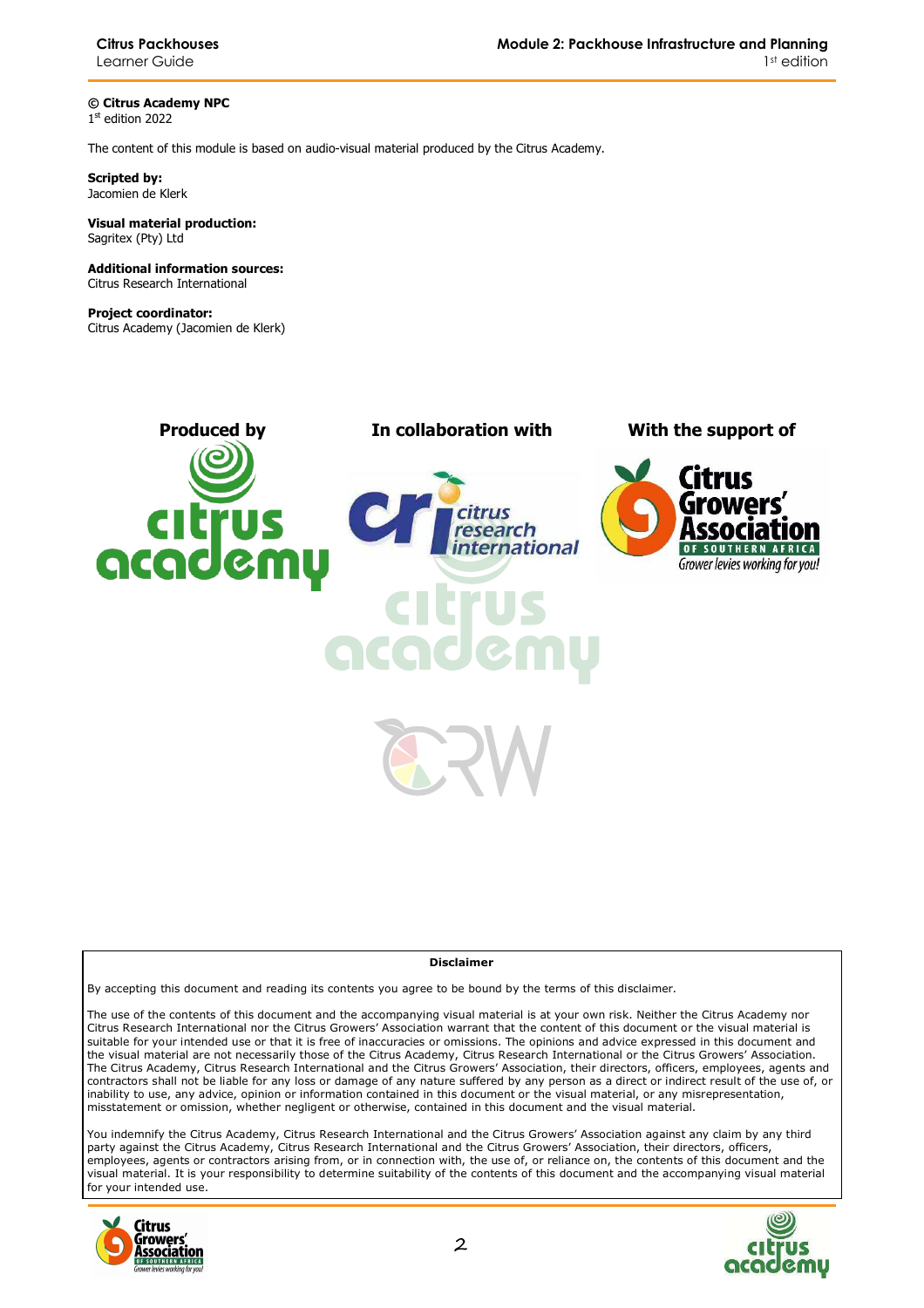# Contents

| Introduction                  | 4  |
|-------------------------------|----|
| Packhouse Infrastructure      | 4  |
| Land                          | 4  |
| <b>Access Roads</b>           | 4  |
| <b>Water Supply</b>           | 5  |
| <b>Electricity Supply</b>     | 6  |
| Connectivity                  |    |
| Packhouse Planning            |    |
| Laws and Regulations          | 8  |
| Fire Prevention               | 8  |
| Packhouse Planning Principles | 8  |
| Packhouse Production Capacity | 8  |
| Packhouse Site Layout         | 9  |
| Packhouse Production Area     | 11 |
| Packhouse Employment          | 12 |
| Packhouse Automation          | 12 |
| Conclusion                    | 13 |

871



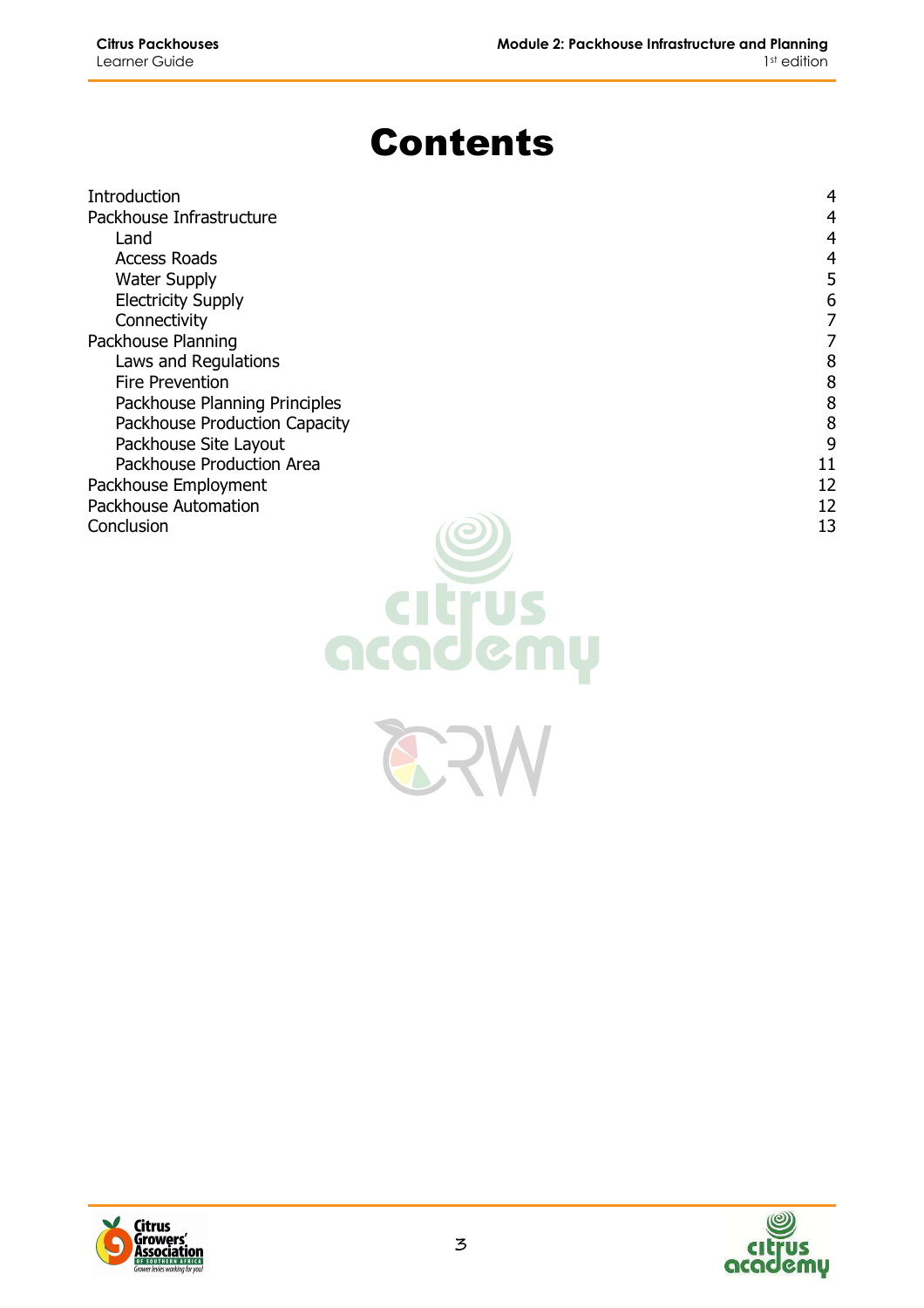# **Introduction**

Citrus packhouses come in many shapes and sizes. There are packhouses in operation today that were originally built in 1923, and some that are brand new and ultra-modern. They all perform the same function, and hopefully the packed citrus that is dispatched is all of the same high standard, but they do this with varying degrees of efficiency and consistency, and at vastly varying costs.

Before we look at the thinking processes and planning that goes into building a new packhouse, let's take a look at the infrastructure required by packhouses.

# **Packhouse Infrastructure**

Fruit packhouses are highly industrialised operations, mostly found in very rural settings. Some packhouses are in small towns, but many are on farms. The infrastructure in these areas was generally not developed to accommodate industrialised operations, and it is therefore crucial to be aware of the infrastructure requirements for packhouses, and to consider the ways in which these requirements can be met where external infrastructure is not readily available.

#### **Land**

The land on which the packhouse is built should be as flat as possible, and large enough to accommodate the packhouse building, storage facilities, receiving and dispatch areas and staff accommodation, if required.

The land should be easily accessible from a national road, and should have a connection to a rail line and sufficient space for loading onto rail, if that is going to be used. The packhouse should also be accessible from the orchards where the fruit is grown.

When a new packhouse is being planned, a geotechnical study should be conducted to investigate the soil, rock and bedrock. This is done to ensure that there are no features that may be problematic in the future, and to forecast the costs of earthworks during construction.

#### **Access Roads**

Picked fruit is transported to the packhouse and, in turn, packed fruit is transported from the packhouse in massive volumes during the season. Access roads are also used by packhouse workers and by service providers. The accessibility of a packhouse can have a significant impact on the efficiency of its operations.

Roads coming from the orchards should be laid out so that the fruit travels the shortest possible distance to get to the packhouse – the longer the fruit spends on farm roads, the dustier it will get, and the greater the danger of injury and bruising. Roads must be kept in a good condition, and bridges, cattle grids and other features on farm roads should be maintained to ensure the smoothest ride possible. Dust can be detrimental to trees and fruit, so dust suppression by keeping roads wet, speed bumps, and signage on main roads reminding drivers to drive slowly, should be in place.

The packhouse should have easy access to a national road to limit truck traffic on farm roads and to facilitate worker transport. If the traffic turning into and out of the packhouse from the national road exceeds a certain limit, legislation requires the



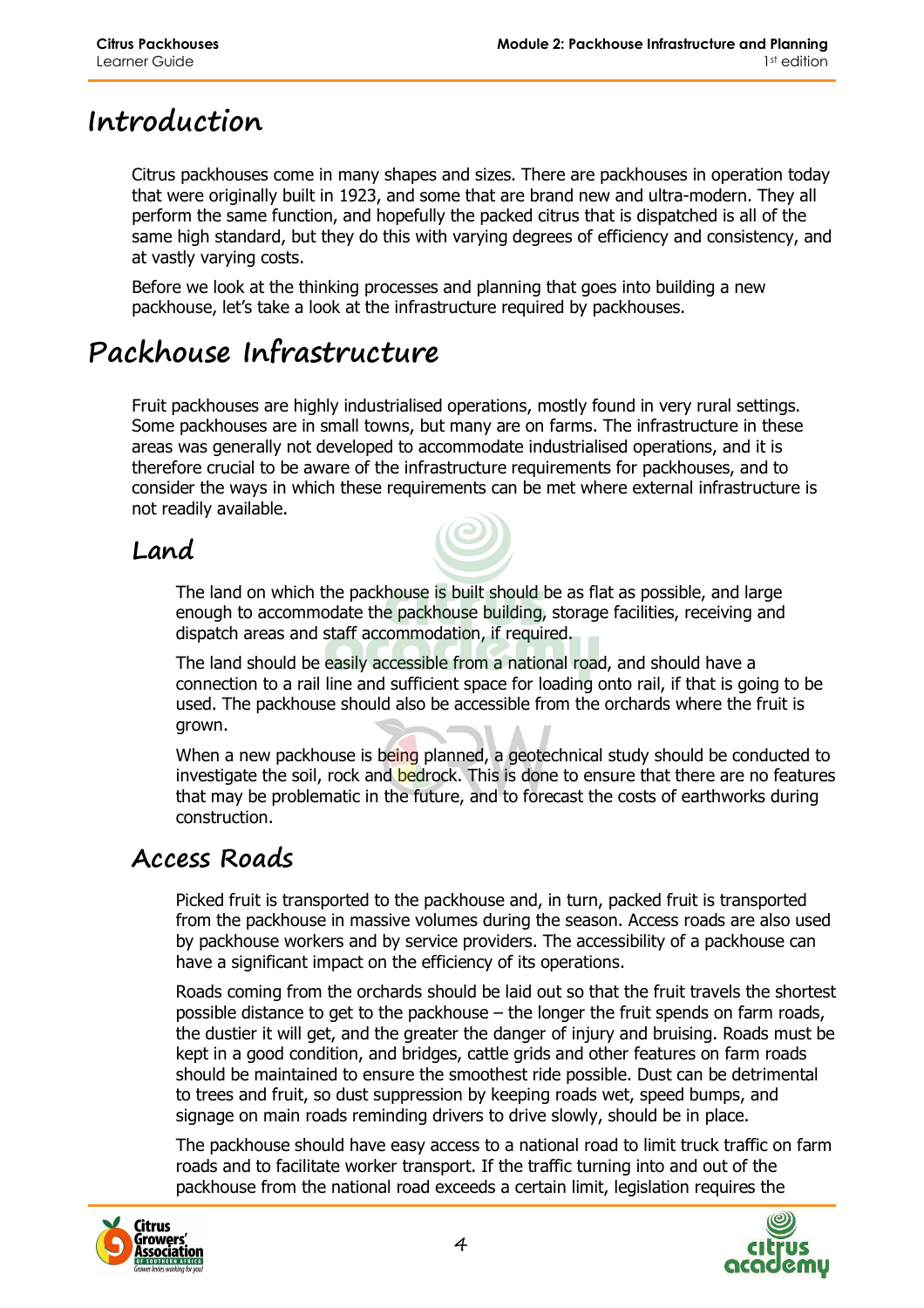construction of a special turn-off to the facility. This turn-off must be constructed by the National Roads Agency, at the cost of the packhouse. Therefore, this cost must be taken into account when a new packhouse is being planned.

#### **Water Supply**

Water is a critical requirement for packhouse operations. The availability of sufficient water is a decisive factor when a new packhouse is being considered. The quality of the water can be improved and managed, albeit with a significant impact on ongoing packhouse operations and costs, but sustainable supply is critical.

Important water quality factors for packhouse operations include physical particles, total dissolved solids, bacterial contamination, and pH value.

Physical contaminants that can be found in water include inorganic materials such as clay, silt and sand, as well as organic debris such as plant remnants, seeds, and aquatic flora and fauna. These physical particles can cause blockages in washing and treatment systems in the packhouse and can collect in pipes. If the water available has high levels of physical contaminants, flocculation and filtration can be used to remove particles before the water enters the packhouse.

The total dissolved solids, or TDS, refer to the inorganic salts and small amounts of organic matter in solution in water. It is thought to have an impact on the efficacy of certain treatment chemicals, and for this reason this value should be measured and monitored. There is not much one can do to improve high TDS, and if the values are completely out of the acceptable range, it may be necessary to use water from a different source for certain purposes. Modern filtration systems and water purifiers can lend some assistance at a considerable cost, but where water sources are limited, it is a feasible option.

Water with high levels of bacterial contamination is dangerous in the packhouse because it decreases the efficacy of fungicides and other treatment chemicals, and can also cause contamination of washing systems. If the bacterial contamination in the water is too high, the water must be sanitised before entering the packhouse.

The pH value of water can reduce the efficacy of fungicides, to the point of rendering them completely ineffective. The efficacy of chlorine as a sanitiser is also impacted by the pH level of the water – chlorine is three times more effective at pH7 than at pH8. The pH of incoming water can be corrected, but the decision of how and where to do this depends on how severe the problem is. If it is extreme, all incoming water will have to be treated, which is a costly exercise. Alternatively, only the water that is used in washing and treatment systems may require treatment.

Water is sourced from boreholes, rivers, canal systems, or the local municipality, with rainwater harvesting recently becoming a popular choice. Dams are used in combination with most water sources to ensure that there is always water available to the packhouse should there be an interruption of supply from the primary source.

Water from boreholes is usually of good quality, and in most cases does not require treatment to make it fit for use, although high mineral and salt content are problems sometimes associated with borehole water. It is important to ensure that the water supply from boreholes is consistent and dependable. Municipal water should likewise be fit for use, although the water quality should still be monitored regularly.

Water sourced from rivers and canals must be treated and purified before it can be used. Water treatment plants would usually include flocculation with a settling dam and filter banks, along with other equipment to address specific issues. Water testing



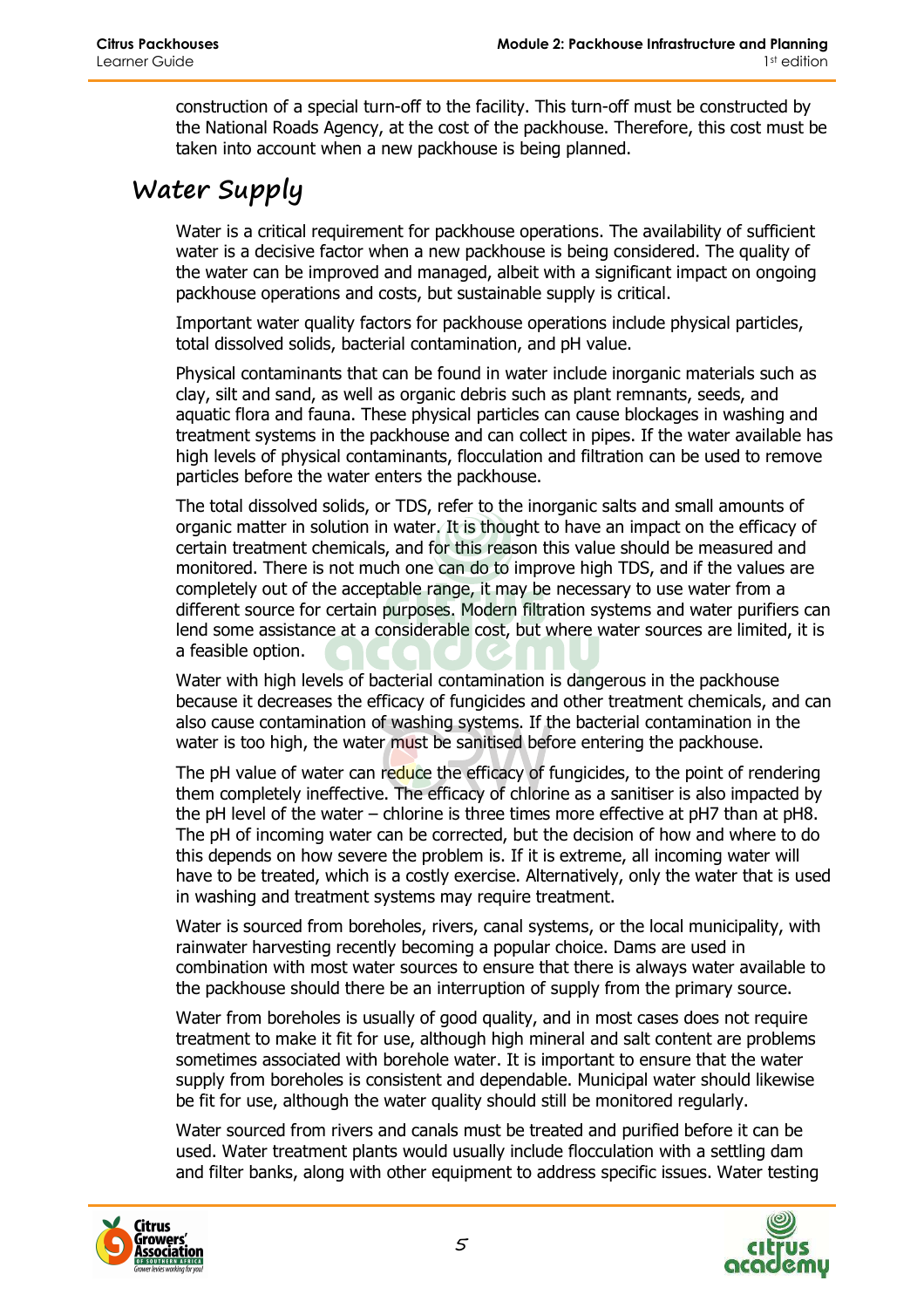should be conducted regularly to monitor water quality and the effectiveness of the treatments. It is also important to be aware of other activities in the area that may affect water sources. For instance, if there is a mining operation upstream from the packhouse, it is critical to monitor water quality closely and to test for heavy metals and industrial pollution. In times of drought water quality can be negatively impacted, even from sources that are normally dependable, and it is especially important to monitor water quality and conserve water at those times.

Rainwater harvesting is becoming more popular in many areas. The rule of thumb is that 1 litre of water can be harvested from 1 square metre of roof area for every millimetre of rain. Packhouses generally have large roof areas, making them ideal for rainwater harvesting even in regions with relatively low annual rainfall. Rainwater is also usually pure and does not require any treatment before being used, although it may pick up dirt from the roof, especially during the first rains after a dry spell. It is therefore still advisable to test the water from time to time. However, storage capacity is a critical factor, and provision must be made for larger storage dams if rainwater harvesting is used.

Because packhouses are so dependent on water supply for their operations, it is very important for every packhouse to have a backup water supply. Many things can happen to interrupt water supply from a primary source. Municipal systems can break down, rivers and canals can run dry, borehole pumps can break. Even if the interruption of supply is very short, it can have a devastating impact on operations during peak season. Every packhouse needs a backup plan for water supply, and should have spare capacity that can be used in cases of emergency.

Another emerging issue is managing water that has been used in the packhouse. Water that was used in treatment and washing systems must be disposed of responsibly, as it can be detrimental to the natural environment. Although the setup costs of a water recycling facility can be high, it significantly reduces the environmental impact of a packhouse and the use of primary water sources. Many packhouse accreditation schemes require sound water management practices as part of environmental responsibility.

# **Electricity Supply**

Electricity is the second critical supply factor for a packhouse. As with water, a packhouse without electricity cannot operate at all.

Electricity is typically supplied to packhouses by Eskom, but all packhouses need the ability to generate their own electricity, and as such generators are a common sight at packhouses. Although the operational costs may be high, the cost of being without electricity supply for even a short time in the packing season is even higher.

Solar electricity is becoming more popular as packhouses look for more sustainable and dependable sources. Storage equipment, such as batteries and inverters, used to be prohibitively expensive for the capacity needed to run a packhouse. However, the technology is improving rapidly and, with many more manufacturers and suppliers entering the market, it has become a feasible option. Therefore, this is likely to be the best way forward. Other sources of renewable energy are also being developed and tested, and will become viable and affordable over time. As an example, hydroelectrical power is a good option for a packhouse situated near a river.



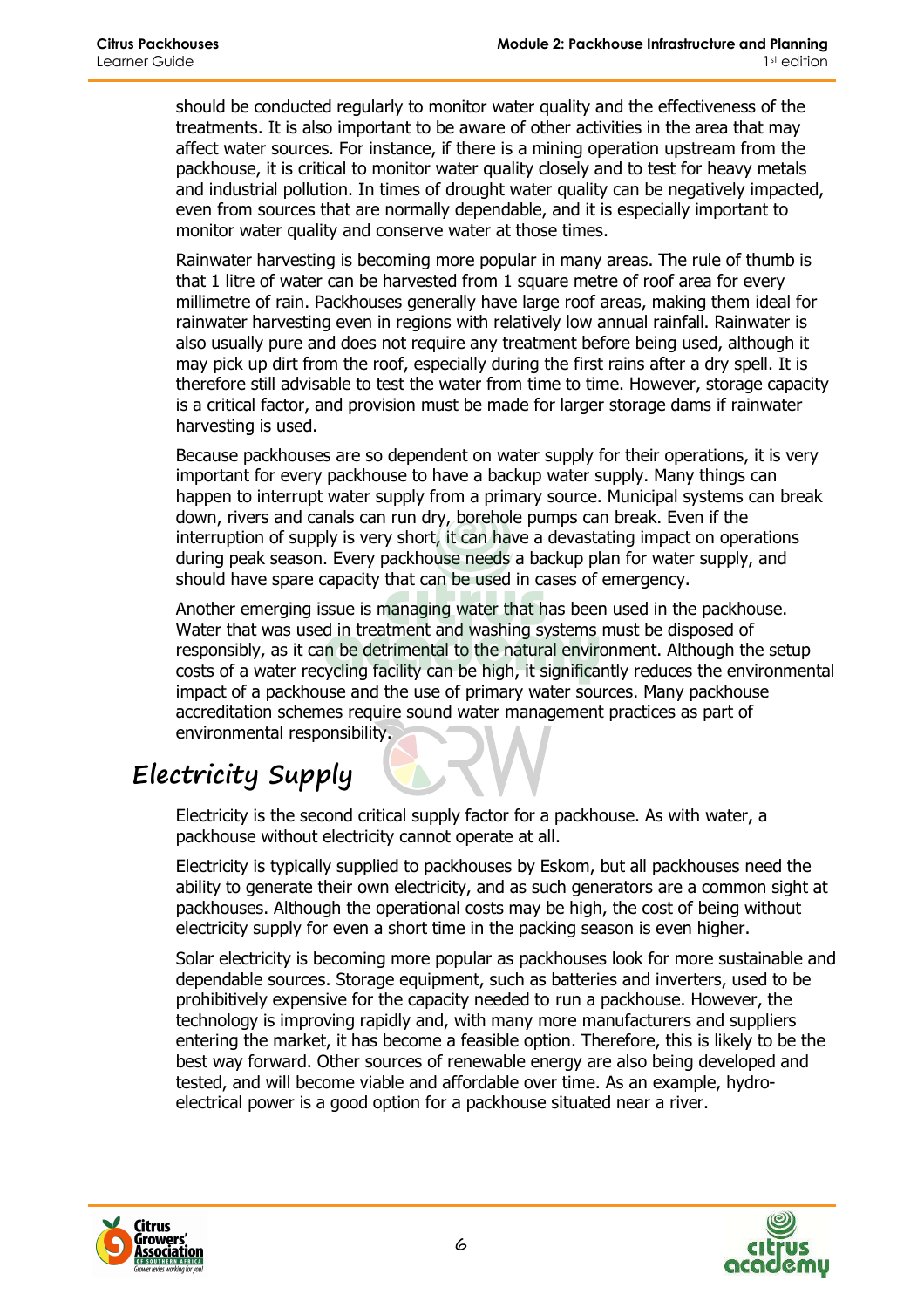#### **Connectivity**

A new generation packhouse cannot operate without being connected to the outside world. Modern operational systems in the packhouse require high-speed internet or cell phone connection, not to mention the need for staying in touch with markets, suppliers, staff, and so on.

If the packhouse is in an area where there are poor connectivity services, it may be necessary to invest in infrastructure such as a satellite connection.

# **Packhouse Planning**

Building a new generation citrus packhouse is extremely expensive and requires a massive capital investment. Apart from this, operating these packhouses requires specialised skills, which are often scarce, especially in rural areas.

The decision on whether building a new packhouse is a viable proposition requires very careful investigation, with many factors to consider. A few of the questions that should be answered include:

- $\div$  Do the volumes of current production and future expansion justify a new packhouse?
- Will the packhouse be running for long enough each year to make it financially viable?
- \* Are there other packhouses in the area with spare capacity as an alternative to building a new packhouse?
- \* Is there suitable land, sufficient water and electricity available for the packhouse?
- Is there a sufficient labour force available in the area, or can they be brought in?
- \* Are there people with the critical skills needed for operating the packhouse?

Take into account that, even though the packhouse will only run for part of the year, overhead expenses must be paid year-round, including the salaries of critical staff members who cannot be let go of at the end of a season, because they need to be retained for the following season. Every day a packhouse stands idle is a day without return on the capital investment. For this reason, many citrus packhouses are built to accommodate the packing of other tree crops, such as mangoes, avocados and, with some well-planned line adjustments, even stone fruit.

Once the decision has been taken to build a new packhouse, the planning process starts. Ideally, one should have three years to plan before the first phase of construction starts. The machinery alone needs to be ordered at least one year in advance, and this three-year timeframe also allows time for advice, testing assumptions, and consulting experts in the industry.

The lifespan for packhouse machinery and equipment is ten to twelve years if you want to stay current with technology, but the building itself can stand for a very long time. Think very carefully about planning the layout of the building so that it allows for expansion without compromising efficiency.

It is a very good idea to get help from an industrial architect when designing a packhouse. Their professional fees might be considerable, but they can add value in many ways that will bring about savings in costs, time, and efficiency over the lifespan of the packhouse. Additionally, assistance from various other professionals will be required in the planning process, such as environmental experts, geohydrologists, etc.



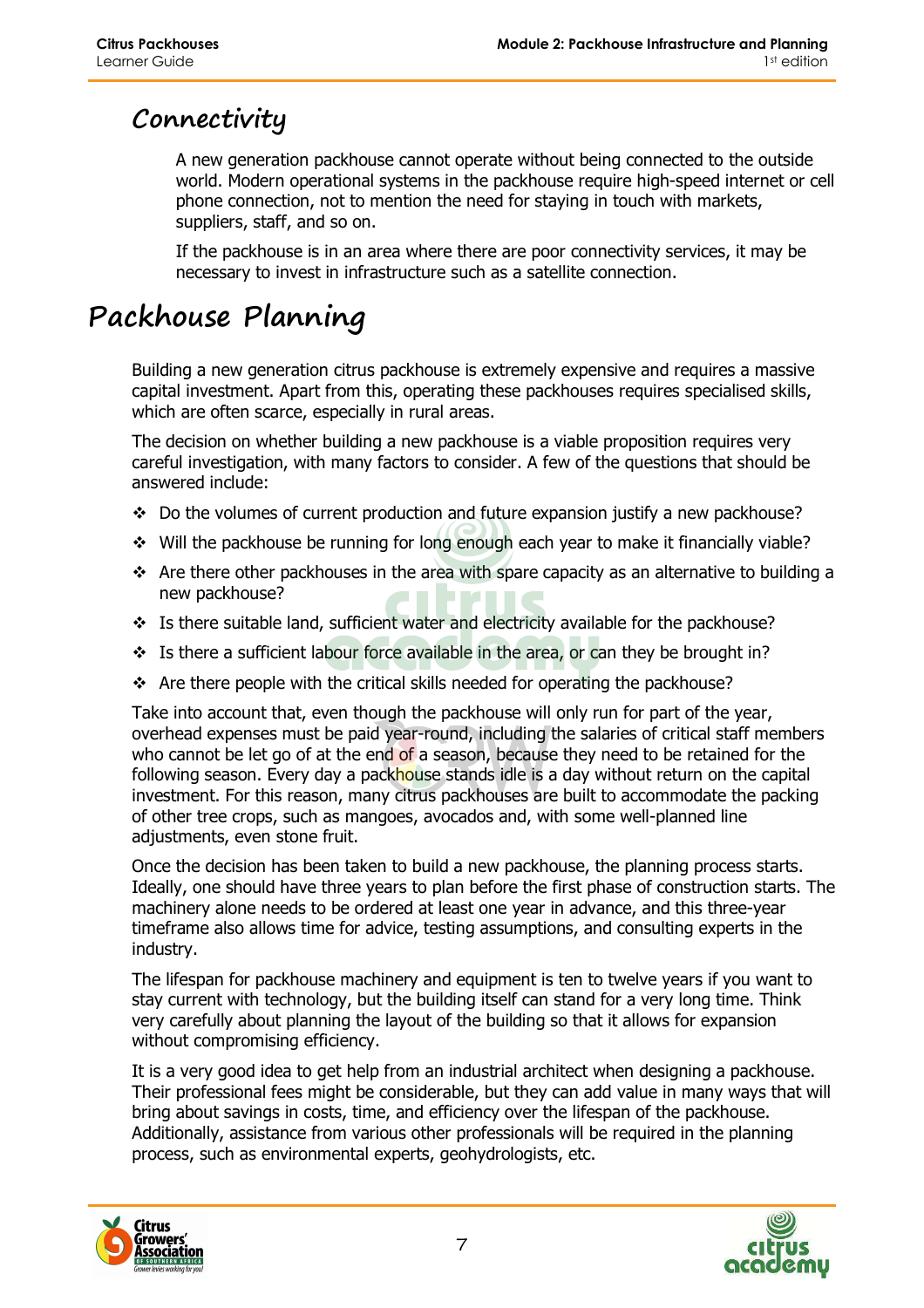#### **Laws and Regulations**

Before starting the planning process, it is essential to investigate and study all the regulations and laws that may have a bearing on the packhouse site and operations. These include regulations around access roads, as well as the bylaws and regulations of the local municipality. For instance, if the packhouse is going to pack fruit for growers other than the packhouse owner, the zoning for the land will have to be changed to agro-industrial, which can have substantial cost implications. Even if the packhouse is not located in a municipal area, the district municipality may still have regulations and requirements that will apply to it, such as an environmental impact assessment for the site. Many municipalities closely monitor industrial developments for transgressions of environmental bylaws, with particularly hefty fines being imposed.

#### **Fire Prevention**

Fire prevention has become a priority for many municipalities, and it is now a requirement in many parts of the country that buildings such as packhouses have fire prevention and control systems in place. Typically, this involves a sprinkler system that is installed throughout the packhouse, and storage dams that are dedicated to fire prevention that feed this sprinkler system. Installing such a system is very expensive, but when compared to the cost of losing the packhouse in a fire, there is no comparison. A truly destructive fire can leave growers without a way to pack any fruit for the next two seasons while the packhouse is being reconstructed, while leaving hundreds of people out of work.

#### **Packhouse Planning Principles**

The main principle of planning a packhouse is to begin with the end in mind. Do not be tempted to design a solution for immediate challenges, but look at what the packhouse will have to do when running at full capacity; and even what the packhouse will look like in ten, fifteen, and twenty years from when it starts operating. It is important to decide from the start whose fruit the packhouse will be packing, and to gather information from these production units regarding the projected production volumes that the packhouse will have to process over time.

While beginning with the end in mind is the principle of packhouse planning and design, the basis for every decision, from site layout, to electricity and water supply systems, to machinery manufacturers, to automation, to staffing, is efficiency, consistency and cost-effectiveness. Because they are so expensive to establish, new generation packhouses cannot afford inefficiencies, interruptions, inconsistent quality, or wastage.

# **Packhouse Production Capacity**

The first step in calculating the packhouse capacity is to list all the citrus types and cultivars that the packhouse will likely be packing, along with the expected volumes. For each cultivar, determine the picking window and the curve that fruit deliveries are likely to follow over the picking window, taking into account that the peak is likely to be around the middle of the picking window. Ideally, base these calculations on historical production and picking data from the area.

Combine the curves for all the types and cultivars to get the volume of fruit that will be delivered to the packhouse during the season at peak times.



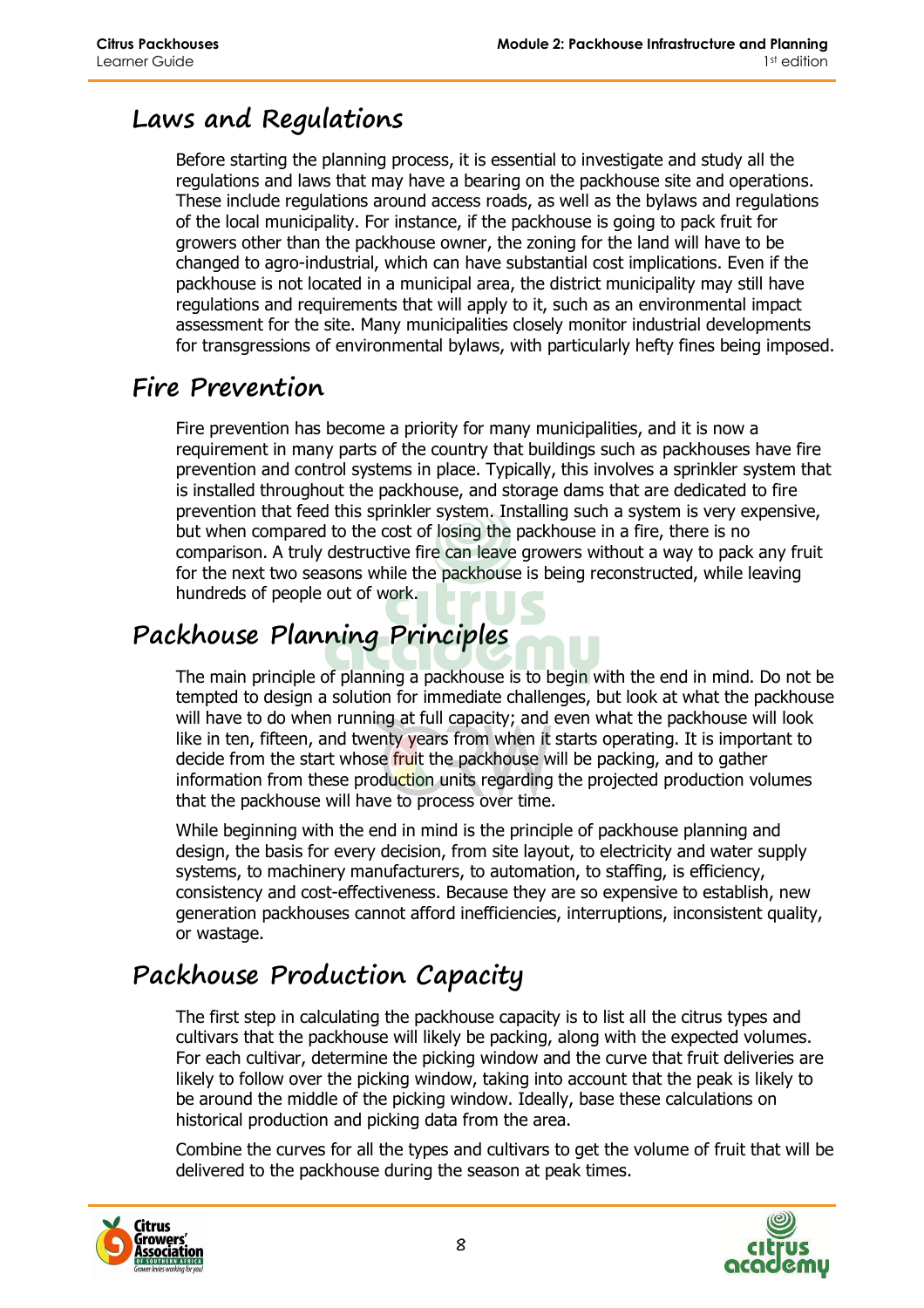These curves can be drawn for a few years to provide for orchard expansion and increased production, and this information is then used to plan the packhouse development phases. If the development can be phased, the capital investment will also be spread over time.

It is not always feasible to design a packhouse to handle the maximum volume that will be processed in peak times or at maximum capacity, because this means that at all other times the packhouse will be running below capacity, meaning that most of the time the packhouse will not get full value from the capital investment. One option is to plan the capacity for a percentage of the maximum volume, for example 80%, and to find other packhouses in the area with spare capacity that can pack the remainder.

The other alternative is to use de-greening to flatten the peaks, thus decreasing the maximum volume and extending the period for which the packhouse will run at maximum capacity. However, this will require more expenditure on pre-sorting, degreening facilities, and storage space. It is also important to remember that degreening is detrimental to fruit quality and should be used sparingly.

The above discussion assumes that packhouse capacity will not be constrained by the availability of land, water, electricity, a labour force, or capital. If there are such constraints, the production curves should be adjusted accordingly.

Using the combined production curves, the monthly and weekly volumes that will be processed at the packhouse can be forecast. Working on a 5-day workweek, leaving weekends for maintenance and packhouse sanitation, the daily volumes that the packhouse will have to handle can also be calculated. These will be the volumes received and processed in the packhouse. Adding a projected pack-out percentage, meaning the percentage of fruit received that will be exported, allows for the calculation of the cartons and pallets that will be packed and stacked per day. This is referred to as the throughput of the packhouse.

#### **Packhouse Site Layout**

The packhouse site can be divided into six functional areas, namely: receiving, the production area, dispatch, water and energy supply, the carton store, and staff areas which includes the administration offices, and the staff canteen and ablutions.

The receiving area is typically near the entrance from the roads leading to the production units, while the dispatch area would usually be near the entrance leading from the national road. The receiving area must be large enough to store all the fruit that is received until it can be processed, and must have easy access to the drench and de-greening rooms, but should be isolated from the main production area to limit the spread of dust and spores to clean fruit. It is strongly recommended that this area should be under roof to protect the fruit, especially if fruit could be stored for extended periods, such as over weekends.

The dispatch area includes the storage space where pallets are kept before being loaded. Based on the throughput that has been calculated, we know how many pallets should be packed every day during peak season. We now need to decide for how many days' production we will need storage space, taking into account the likely logistics and transport availability in peak season. Inspections are also conducted in the dispatch storage area, and provision should be made for a separate space for pallets that have been inspected and those that are still awaiting inspection. The PPECB also requires a small laboratory space, for organoleptic quality testing and titrations. Space must also be available to repack pallets that have been rejected during inspection, or that need to be re-palletised for another reason.



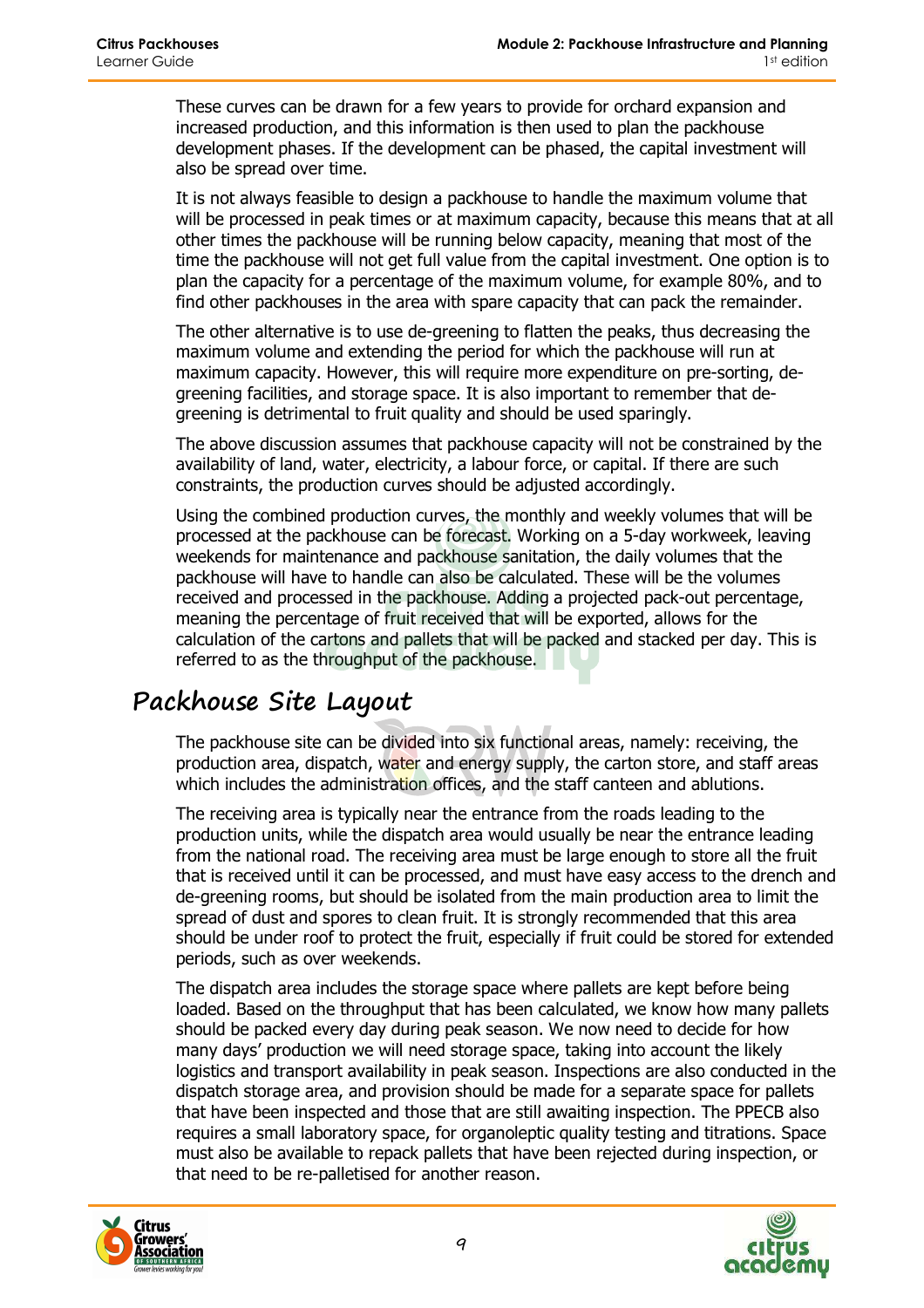Racking is becoming a popular option to store pallets awaiting dispatch. It is much cheaper to increase the height of a building than it is to increase the floor space, and racking is a handy solution to optimise storage floor space. Pallets can be racked up to four high, increasing the number of pallets that can be stored fourfold. Racking has another advantage, since every pallet can be easily reached without first having to move other pallets out of the way.

A decision also must be made on whether the packhouse should have cold storage. This decision rests on what citrus types are packed at the packhouse, how long fruit is to be stored before being dispatched, what markets the fruit is destined for, and how far the packhouse is from the port.

The packlines are in the packhouse production area. In the next section we take a look at packhouse equipment and machinery, and discuss the packlines in more detail.

Water and energy supply is where the water storage dams, including the fire prevention dams, the water treatment plant, and the equipment for electricity supply and generation, including the Eskom transformer, the generators and solar stations, can be found. In many packhouses energy sources including gas, diesel or paraffin are used for heating, such as in drying tunnels, and these fuels also need a secure storage space on the packhouse site. These components of water and energy supply are usually spread around the site, positioned so that supply into the packhouse is as efficient as possible.

Fires are most likely to break out in carton stores. Carton erection machines are usually found inside the carton store. The combination of cardboard dust, machinery, and hot glue increases the fire risk, and the cartons stored in this area will cause a small fire to spread rapidly. Ideally, the carton store should be in a separate building from the main packhouse, so that a fire that originates in this area can be contained. If the carton store is attached to the main building, there should be firewalls and fireproof doors between the two buildings to contain a fire.

Staff areas include the administration office space, the staff canteen, and ablutions. The operational management offices are usually inside the packhouse and overlook the packlines. However, administrative staff require additional office space. These offices are usually attached to the packhouse building, but isolated from the noisy production area. Staff canteens and ablution facilities also include the staff locker rooms. Depending on the number of staff members, these can take up considerable space on the site. There should also be a training facility on site, and it is a good idea to design the staff canteen so that it can be used for training during the off season.

Each of these functional areas should be designed, from the outset, so that they can be expanded over time, without compromising efficiency or movement patterns on the site, and without resulting in functions being divided, such as having one part of the administration office away from the rest.

It is important to study the movement patterns on the site and to use this information to find the best place for the functional areas. For instance, it is inadvisable to have forklifts crossing roads carrying truck traffic, or for workers to cross areas with heavy forklift activity to get to their facilities. A further consideration is how packhouse workers will get to work every day. If they are being transported, there should be clarity on whether the vehicles are allowed to enter the site or whether workers will disembark outside the gates. If transport vehicles enter the site, this must be included in the movement patterns.

Before starting the site layout design, it is essential to conduct a geotechnical study on the site, so that the substrate of the land is known. This can have a significant impact



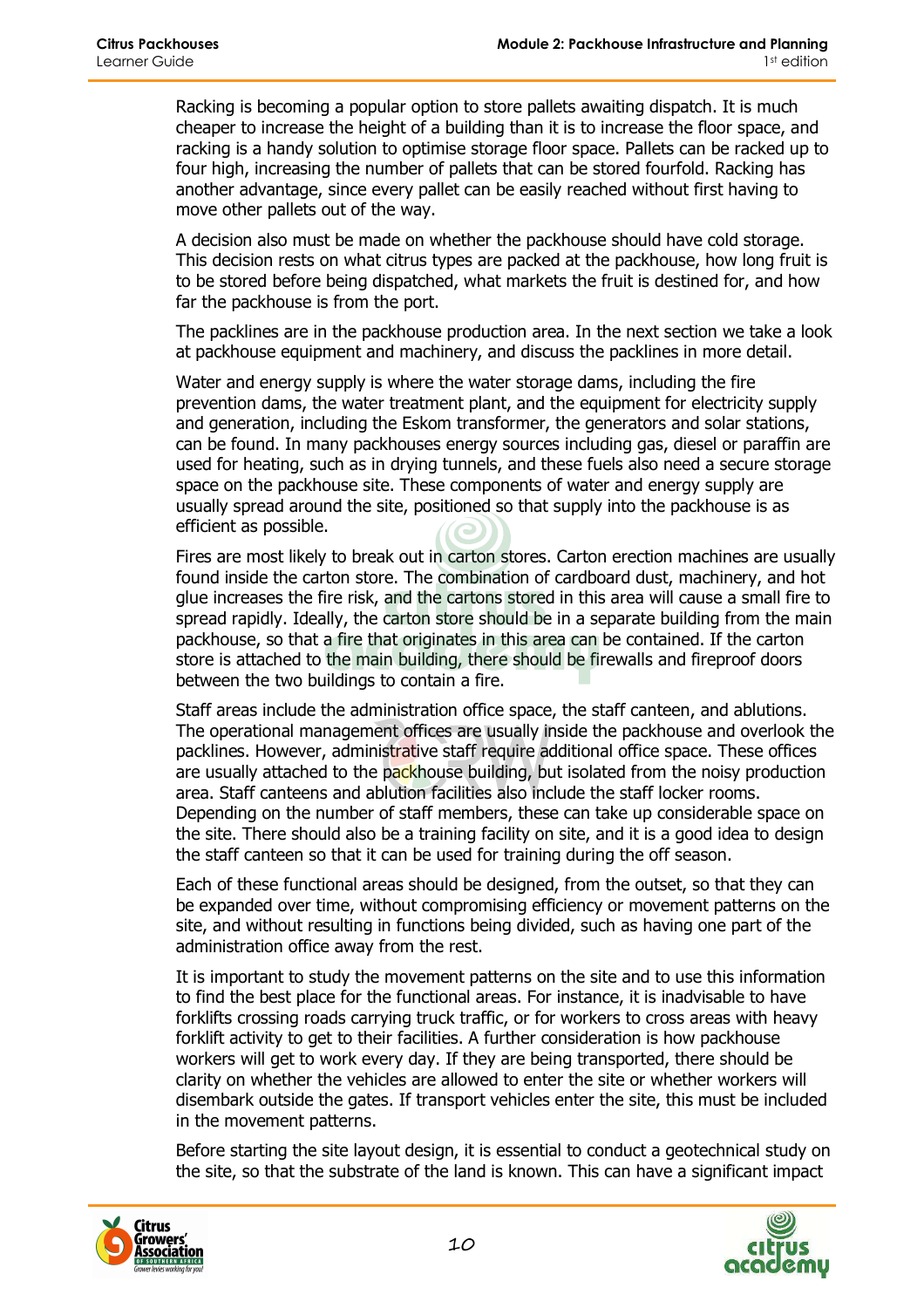on the earthworks that may be required in preparation for construction, and can even impact on where certain functional areas can be placed. Water flow during high rainfall periods and storm water drainage must also be considered in the placement of functional areas, especially in regions with a high incidence of thunderstorm activity.

#### **Packhouse Production Area**

The packhouse production area is enclosed in the packhouse building, although the tip is still found outside the building in most packhouses. The packhouse building must be well-ventilated and have sufficient lighting so that workers can comfortably see what they are doing.

The packhouse production area contains the packlines. In other modules in this series we look at the packhouse process in detail, and discuss the equipment and machinery used at every stage of the process. In summary, a packline typically looks something like this, although not necessarily in this order: wet or dry tip, pre-sorting, pony sizer, washing system, main sorting, fungicide and wax treatments, final sorting, automated grading and sizing, packing, palletisation.

Designing a packline requires specialised skills. The designer considers the citrus types and cultivars that will be packed at the packhouse, the production curves for each type and the combined production curves, the capacity and throughput calculations, the capacity of the machinery and equipment that is available on the market, and many other factors.

The designer also has to look at the latest developments in packhouse technology, and weigh up the cost of adopting new technology versus gains, such as increased efficiency, greater consistency, and cost savings over the operational lifespan of the packline. In the last section of this module we will discuss considerations regarding packhouse automation in more detail.

Packlines must be designed, from the start, so that they are flexible and can be expanded, especially in the automated grading and packing sections. If the packhouse is being built in phases, the designer can go as far as already building the framework for expanding the grading lines at the beginning so that capacity can be increased as needed. Growing volumes is not the only reason why additional packline capacity may be needed. Packlines may also have to respond to more complex market requirements, such as packing the same grade and size fruit in different cartons, which requires more drops from the grading line for the same fruit to accommodate different packing configurations.

There is a wide range of packhouse equipment and machinery manufacturers to choose from, and deciding which system and equipment to purchase is one of the most crucial decisions in packhouse planning. This decision will not only have a massive impact on the establishment costs of the packhouse, but affect operations for the lifespan of the packline.

Some of the factors that play a role in this decision are the track-record of the manufacturers, the after-sales service and availability of technicians in the vicinity, the user-friendliness of the software systems that operate the machinery and, of course, the cost. Choosing a make of machinery that is already widely used in the area around the packhouse is advisable, because the after-sales service is likely to be better, and software systems are more likely to have been adopted for local use.

Most packhouses have a suspended walkway above the production area that allows people to move through the packhouse safely and quickly, and that gives workers, such as sorters, access to their workstations. These walkways usually connect to the



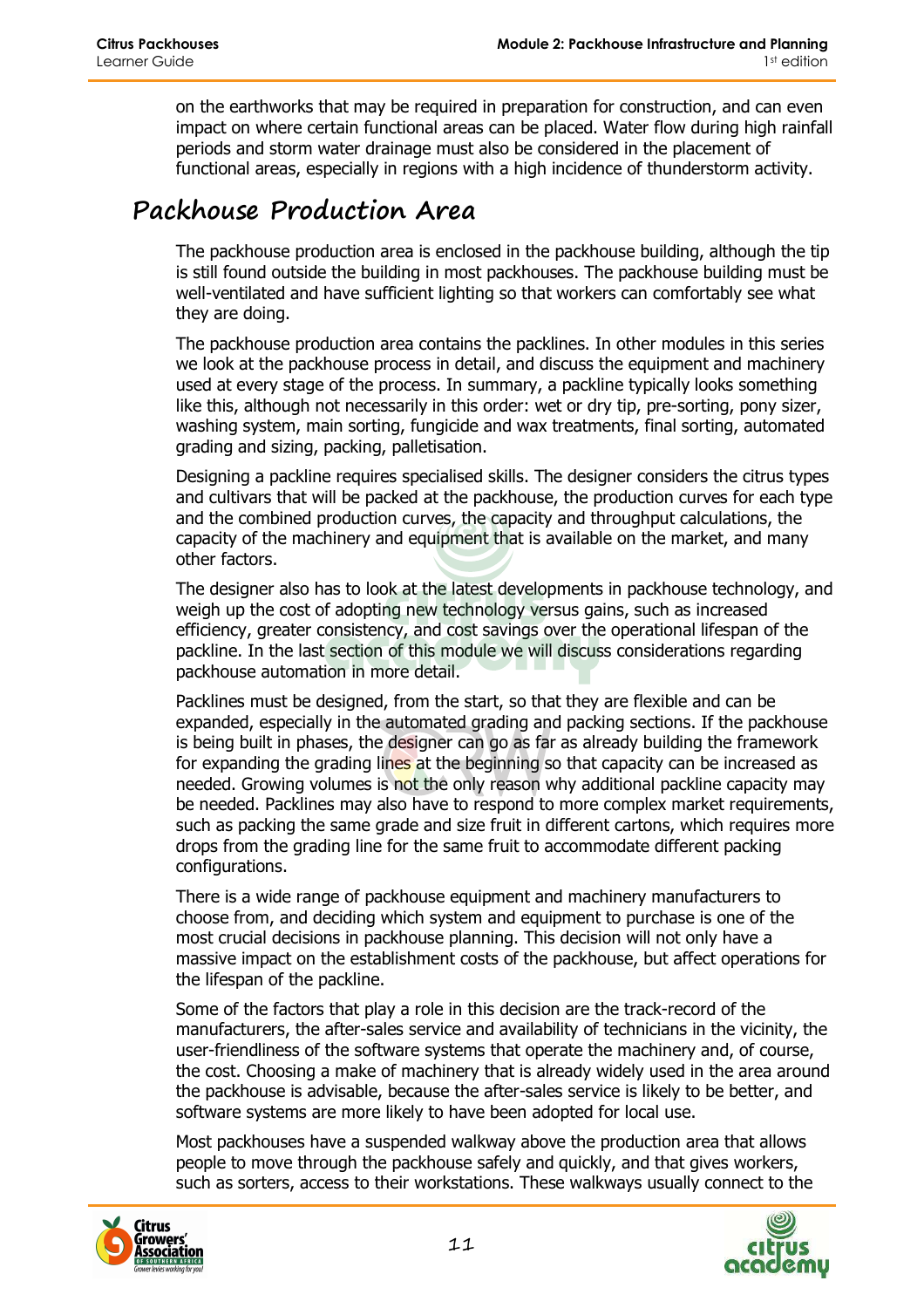packhouse management and control offices, which usually overlook the packhouse floor. Supervisors and quality control workers also move along the walkways to observe and supervise the work on the packhouse floor, and the walkway is also designed to provide easy access to machinery and equipment for maintenance and cleaning, and to treatment systems for monitoring purposes.

# **Packhouse Employment**

The daily volumes that will be handled determine the number of shifts needed per day. Some large packhouses can have up to 600 workers on site at any given time during peak season, depending on the capacity and throughput, the number of shifts, and the level of automation.

Packhouse workers, such as graders, packers, and palletisers, are usually seasonal workers. Other jobs in the packhouse, such as packline managers, machine operators, system controllers, quality control officers, artisans, and forklift operators, are more likely to be permanent positions. Even if these staff members are not needed during the off season, the packhouse may choose to employ them permanently and carry the cost of their salaries through the off season to secure their services for the next season. These skills are scarce, especially in rural areas, and these staff members are critical to packhouse operations. It is also likely that, at most times during the season, staff members of service providers, such as inspection services, maintenance providers and exporters, will be onsite at the packhouse, requiring additional workspace and facilities.

Assessing the availability of a workforce in the vicinity of a new packhouse is an important part of packhouse planning. If a sufficient workforce is not available, provision must be made for transporting and possibly accommodating temporary workers during the season. If the packhouse is located far from a residential area, it may also be necessary to make provision for accommodating permanent staff year-round. This can have significant implications for costs as well as water and electricity supply.

# **Packhouse Automation**

If efficiency, consistency and cost-effectiveness are the three factors on which decisions around packhouse design are based, then the choice of whether to use automation in the packhouse is clear. Automation comes with a price tag, but the benefits of introducing it outweigh the costs in most scenarios. Let's look at a few specific examples to illustrate this point.

This rail system for empty bins with the robotic bin stacker was introduced in this packhouse to solve a design challenge. The location of the tipper meant that to get empty bins to the bin washer, they would have had to be moved by forklifts across the receiving area, or stacked and kept in the receiving area until being moved outside, which would have meant extending the receiving area. Floor space is expensive, especially if it is under roof, and the better solution in this case was using airspace, which is cheap and unused. The railing system moves empty bins from the tipper to outside the receiving area. The challenge of how to get the bins back to floor level was solved by using this robotic bin stacker and elevator system. When this packhouse runs at full capacity, more than a hundred bins will be moved along this railing system every hour. No manual system would have been able to handle this throughput.

In this packhouse every bin is drenched when it is received, unless it is processed straightaway. The automated drench system allows the packhouse to drench many bins efficiently, and to get consistent treatment of all the fruit in each bin. The system first